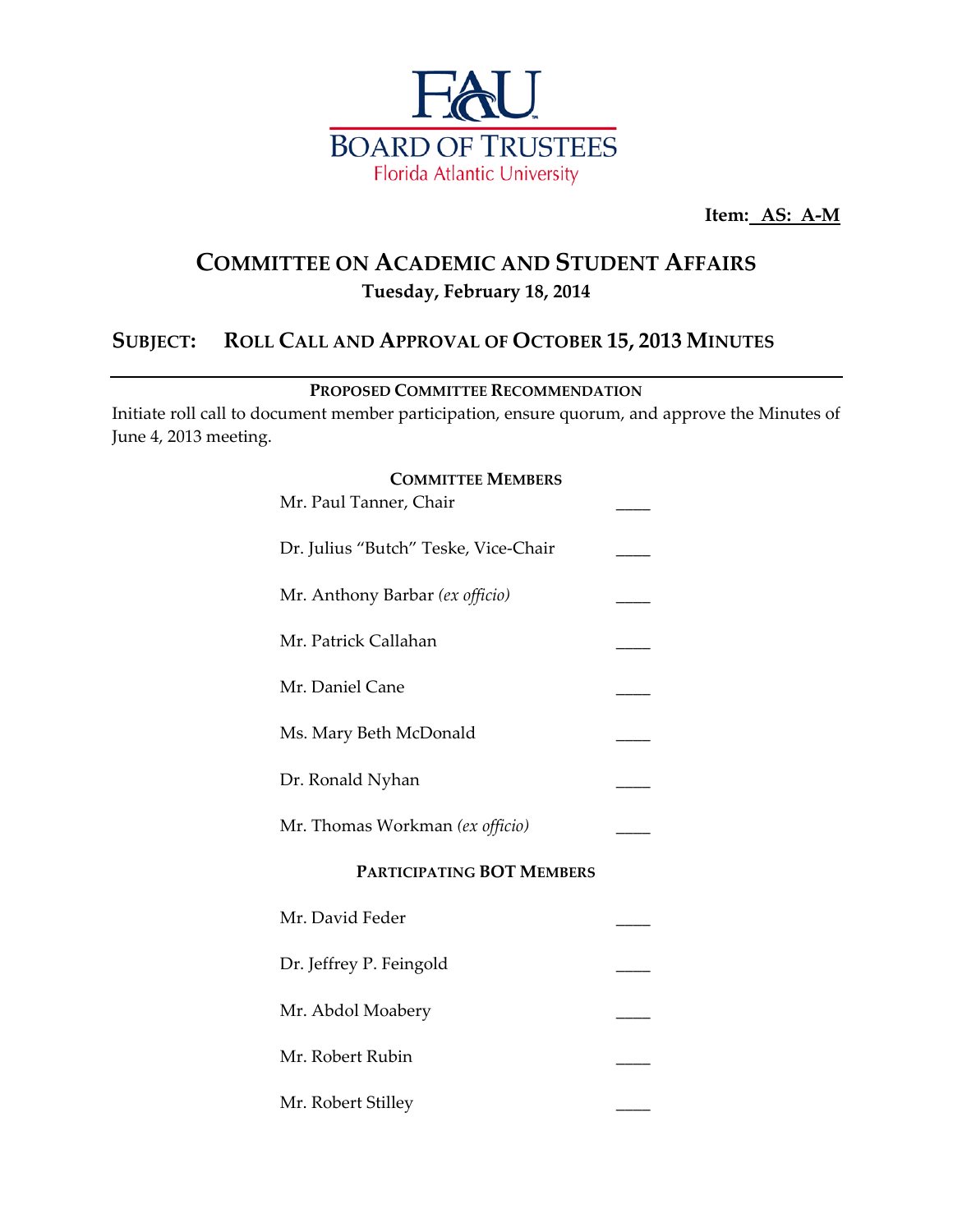

### **Committee on Academic and Student Affairs Meeting Minutes – October 15, 2013 DRAFT**

Committee on Academic and Student Affairs Chair Paul Tanner called the meeting to order and requested a roll call to confirm a quorum. In addition to Committee Chair Tanner, the following committee members were present: Trustee Anthony Barbar (*ex officio*), Trustee Thomas Workman (*ex officio*), Trustee Peter Amirato, and Trustee Ronald Nyhan. Also present were the following: Trustee David Feder, Trustee Robert Rubin, and Trustee Robert Stilley.

#### **AS: A‐M Approval of Minutes**

The minutes from the June 4, 2013 meeting were presented for approval. A motion was made to approve the minutes as distributed. **The motion was seconded and unanimously approved.**

### **AS: A‐1 Request for Approval of Academic Program Reviews**

Dr. Gary Perry, interim provost, introduced Dr. Heather Coltman, Dean of the Dorothy F. Schmidt College of Arts and Letters, who presented the program review. He mentioned this was a practice in the past that he would like to resume. Dr. Coltman described how the College is divided into Arts, Humanities, and Social Science. The program reviews this year were all in the Social Science category. External reviewers were brought in to evaluate a) Anthropology, b) Interdisciplinary Studies, c) Political Science, d) Sociology, and e) Women, Gender and Sexuality Studies. For each program review, Dr. Coltman reported on research, instruction, and community engagement, as well as action plans for each program.

Trustee Rubin asked the Dean how Anthropology could be described as a STEM (Science, Technology, Engineering, and Mathematics) discipline. Dr. Coltman responded that FAU's anthropologists have a variety of backgrounds, studying topics ranging from evolution of the human brain to archeology to forensics. Trustee Cane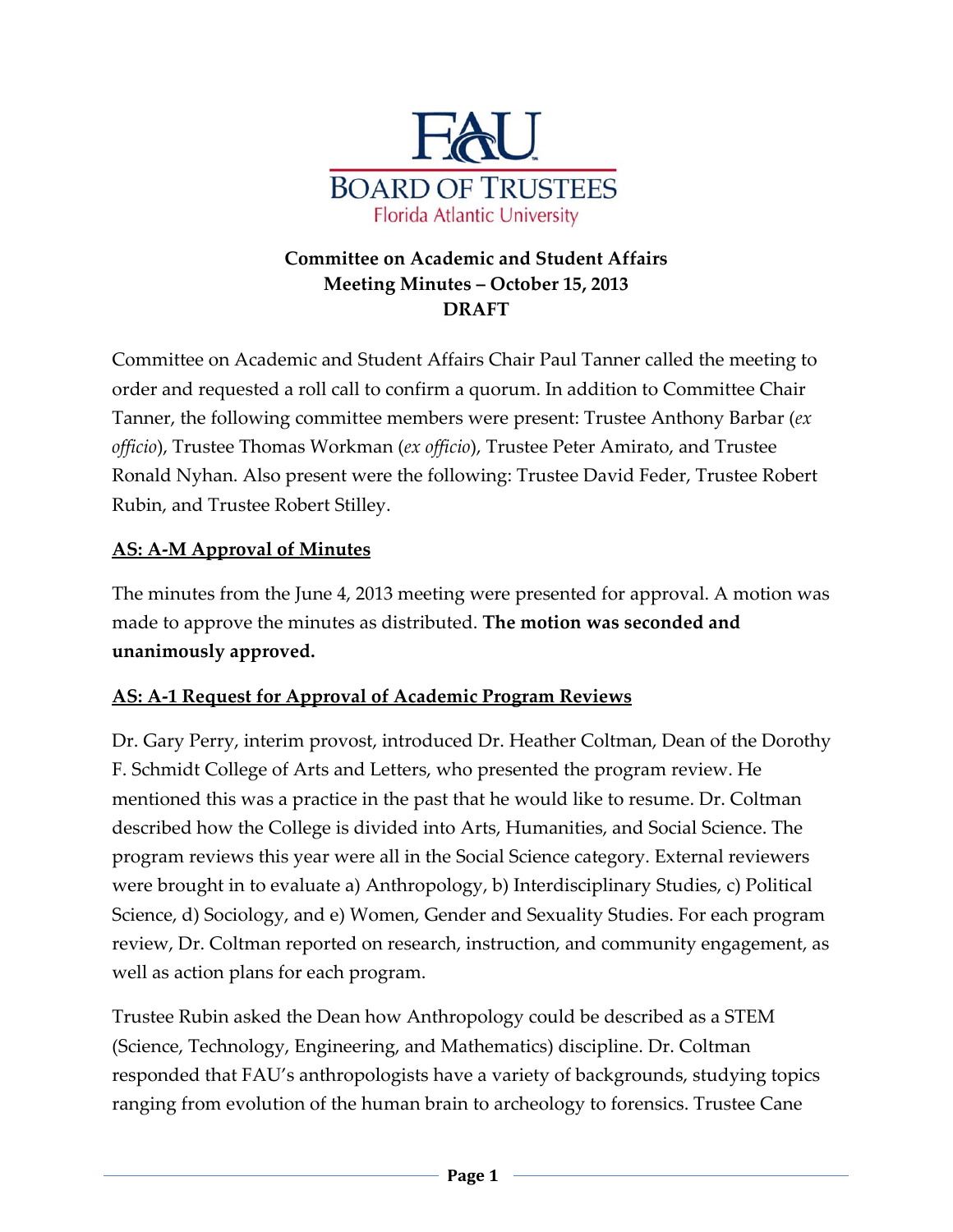followed up by encouraging FAU to capitalize on the international stardom received by the anthropologist who discovered a new monkey species. Trustee Feder asked if the institution tracks graduation rates and career success, to which the Dean responded that she has data on internships and graduate school. In the action plan, a section proposed additional faculty lines, prompting Trustee McDonald to question if we have substantial enrollment growth to justify the requested additional faculty lines. Dr. Coltman responded in the affirmative, explaining that, even though additional instructional faculty have been hired, we need to hire more, preferably with research assignments so we can continue to grow research. Lastly, Trustee Stilley highlighted the importance of graduation rates in light of the state's performance funding initiative.

The request was unanimously approved by the Committee.

#### **AS: A‐2 Request for Approval of Market‐Rate Programs**

Dr. Perry introduced Dr. Dan Gropper, Dean of the College of Business, who presented the request for approval of market‐rate programs. Dr. Gropper described how this was the first time that FAU has proposed these types of programs, even though they are growing in popularity throughout the state. He gave an overview of market‐rate program offerings at the state level, as well as the benefits of these types of programs (sustained revenues, high graduation rates, excellent advising, and new recruitment opportunities).

Trustee Nyhan discussed the successes of these programs at other SUS institutions, which has led to technological advances and innovations. A brief discussion followed regarding the higher rates for students, led by Trustee Amirato. Dr. Gropper clarified that these are additional programs that will not impact the traditional student population. In fact, he suggested that the sustained revenues impact student support services for the College as a whole in a positive way. Trustee Rubin inquired about the risks of initiating these programs, to which Dr. Gropper responded that there are no additional costs, as the infrastructure for the programs already exists. Trustee Cane asked about the break‐even date, and Dr. Gropper clarified that the first year will result in profits due to programs being ready to launch already. A conversation regarding the costs took place, during which Dr. Gropper shared that FAU's proposal is priced competitively. Trustee Cane asked if more market‐rate programs could have been proposed, to which Dr. Perry answered that administration vetted five programs but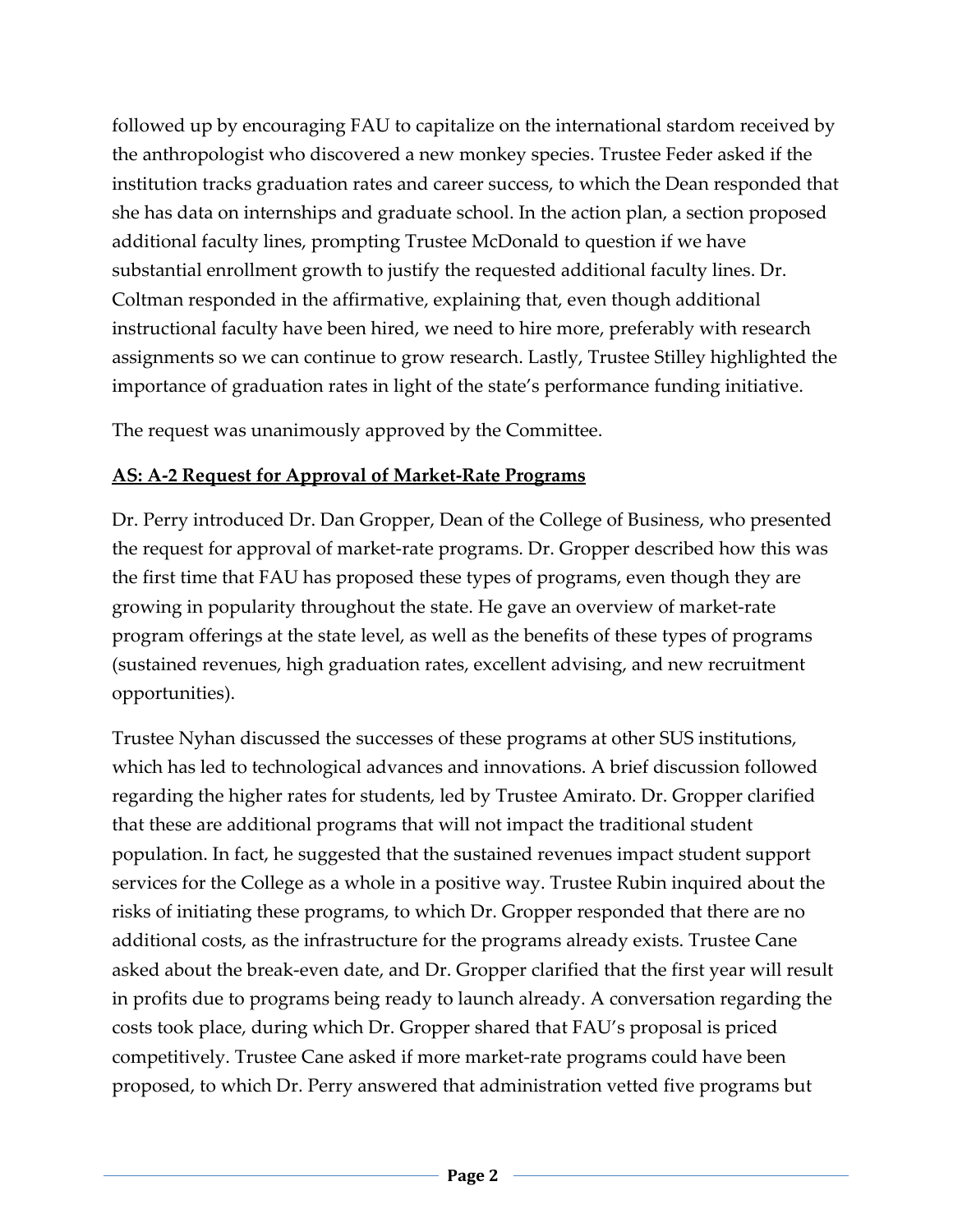the three proposals from Business included the greatest cost‐benefit ratio. Others will prepare these proposals in the future, if the Board of Governors continues accepts them.

The request was unanimously approved by the Committee.

#### **AS: I‐1 Provost's Update**

Dr. Gary Perry shared a PowerPoint presentation with the Board of Trustees, which covered the following topics: 1) Reorganization in the Division of Academic Affairs to include Research, Information Technology, Enrollment Management, and Institutional Effectiveness and Analysis, 2) Student Success and improving graduation and retention rates, key players in the student success initiative, pieces of the current FAU Strategic Plan that address these items, best practices across the SUS and nation, and brief summaries of data analysis that is underway, 3) Performance funding, and 4) Looking forward.

Trustee Rubin explained that he looks forward to analyzing the numbers, and Trustee Amirato asked if we collect data on why students transfer to other institutions. Provost Perry explained that the overall data collection efforts at FAU will be key to the success of this initiative. Trustee Cane explained that he would like a report card on the 10 proposed metrics for the Board of Governors' performance funding initiative.

The request was unanimously approved by the Committee.

### **AS: I‐2 Career Development Center Update**

Dr. Charles Brown, vice president for student affairs, presented Ms. Sandra Jakubow, director of the FAU career development center. Ms. Jakubow showcased the center, including the following topics: 1) New operational plan, 2) innovative projects, 3) program goals for major kn"owl"edge (early career planning/major adoption initiative), 4) The "what can I do with this major?" feature on the center website, 5) OWL CareerLink, 6) center relationships with faculty and employers, 7) experiential internships and learning, 8) career destination survey, 9) workshops on the web, 10) corporate council, 11) what students are saying about the center, and 12) what employers are saying about the center.

Trustee Stilley recommended that salary expectations for majors be listed on the career website.